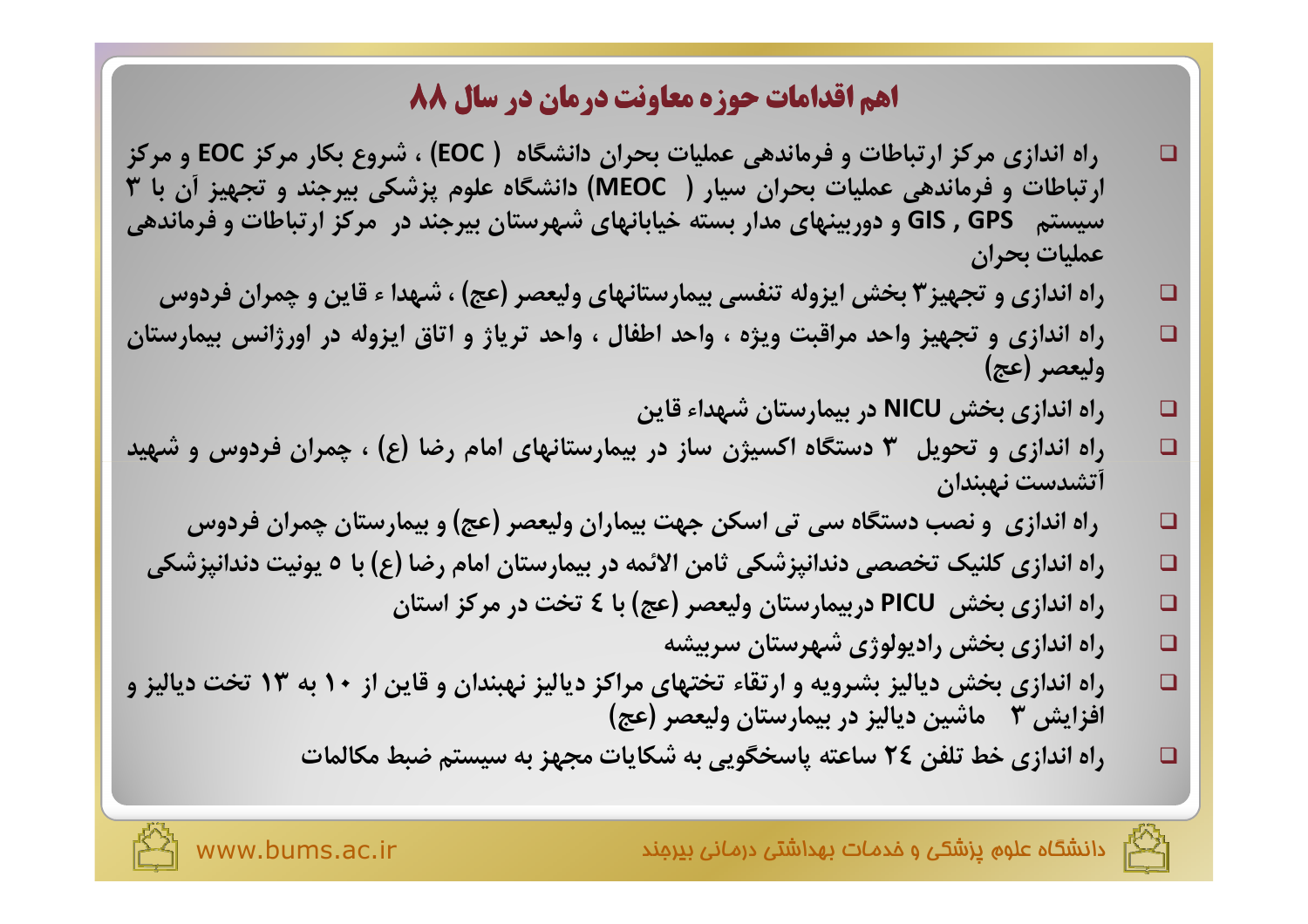- راه اندازی کد ۲ در پایگاه ۱ شهری بپرجند به جهت افزایش ماموریتهای منطقه پایگاه مربوطه  $\Box$ 
	- راه اندازي و افتتاح اورژانس حاجي أباد قاين  $\Box$

 $\Box$ 

 $\Box$ 

- خرید و باز سازی تجهیزات آزمایشگاه ، اتاق عمل و … حدود یک میلیارد تومان  $\Box$
- خرید و نصب ۳ دستگاه کانکس تیپ A(٦٦متری )جهت پایگاههای اورژانس ١١٥  $\Box$
- پیشرفت ۲۰ ٪ عملیات ساختمانی مرکز پزشکی بیماران خاص توسط خیرین به مبلغ ۲۱۰میلیون ریال با زیر بنای ۲۶۰۰ متر مربع  $\Box$ 
	- پیگیری خرید خودروی فرماندهی عملیات بحران و پیگیری خرید اتوبوس آمبولانس جهت استفاده در حوادث غیر مترقبه  $\Box$
	- خرید دو دستگاه رادیولوژی جهت بیمارستان امام رضا(ع) بیرجند و مرکز بهداشتی درمانی حاجی آباد قاین
		- برگزاری کارگاه کشوری « کارگاه أموزشی هماهنگی نظام سلامت در مدیریت بحران »  $\Box$
		- برگزاری مانور بیمارستان صحرایی و برپایی و افتتاح بیمارستان صحرایی ٥٠ تختخوابی  $\Box$ 
			- برگزاری دوره أموزشی ١٤ روزه جهت مسئولین فنی و كاركنان أزمایشگاههای استان  $\Box$ 
				- برگزاری دوره نجات غریق برای پرسنل اورژانس ۱۱۵و برگزاری ٤ کارگاه أموزشی  $\Box$
		- برگزاری کارگاه وکلاسهای آموزشی ویژه آنفلوانزای نوع A جهت ارتقاء سطح توانمندی نیروهای پرستاری استان  $\Box$
	- برگزاری بیش از ۱۰۰۰ ساعت نفر کار کارشناسان در حوزه ارزشیابی جهت ارزشیابی عمومی بیمارستانها و بخشهای ویژه

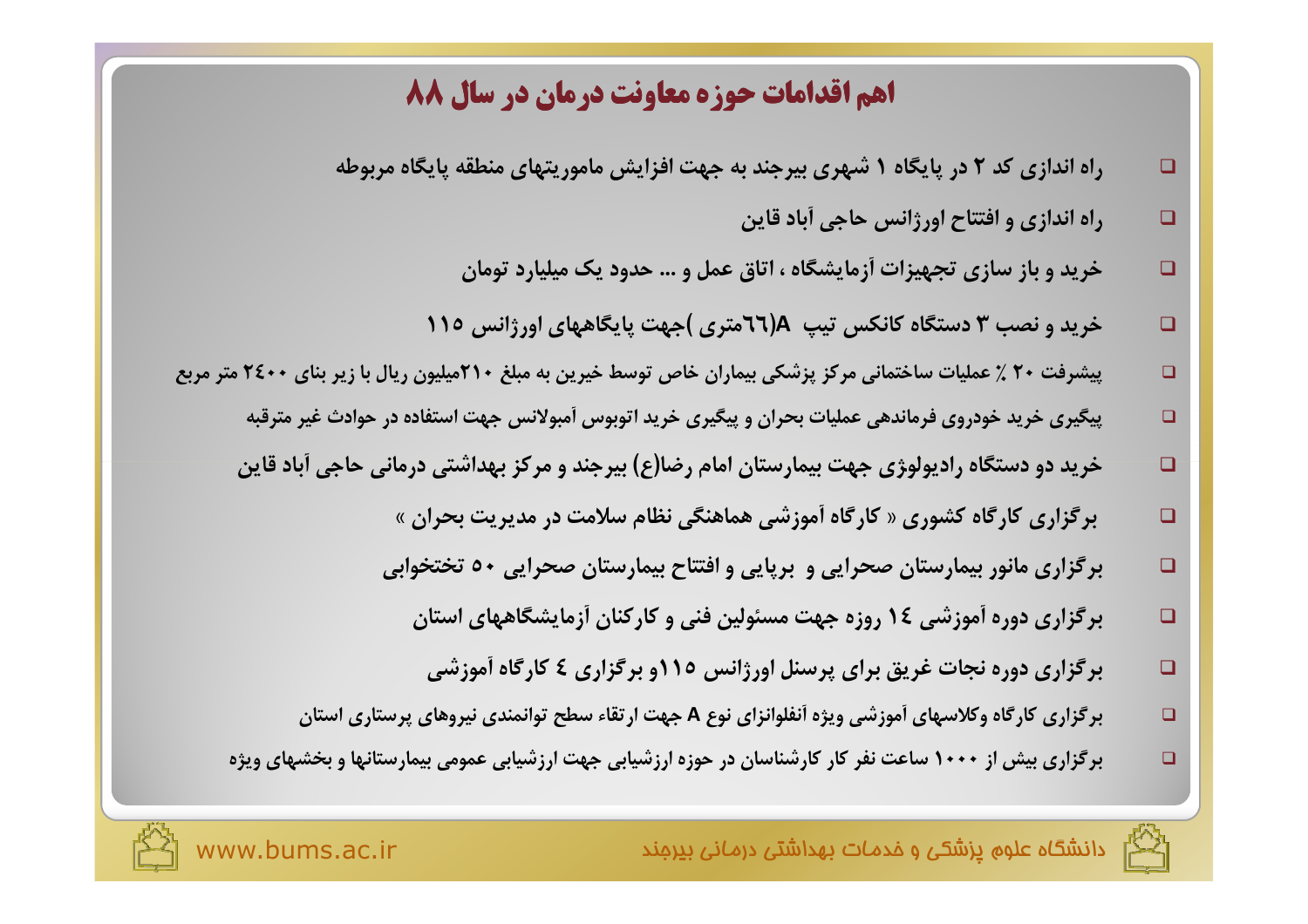- برگزاری جلسات متعدد در خصوص اصلاح روند تهیه و نحوه استفاده از لوازم یکبار مصرف در  $\Box$ راستای اهمیت دادن به اصلاح الگوی مصرف
	- پیگیری تجهیز بیمارستان سربیشه □
	- پیگیری احداث مرکز رادیوترایی با کمک خیرین در مرکز استان  $\Box$
	- پیگیری و ارائه راهکارهایی جهت راه اندازی واحد دیابت بیمارستان شهداء قاین □
- پیگیری و نیاز سنجی جذب نیروی متخصص به تعداد ٢٤ نفر و جذب ٨٠ در صدی نیروی □ تخصصی ضریب K برای بیمارستانهای سطح استان .
	- پیگیری ساماندهی فرایند صدور گواهی جواز دفن  $\Box$ 
		- پیگیری تخصیص خودروی مرکز EOC دانشگاه  $\Box$ 
			- پیگیری و تحویل ٦ دستگاه بنز اسپرینتر  $\Box$
	- پیگیری تهیه و نصب نرم افزار مدیریت تجهیزات پزشکی  $\Box$

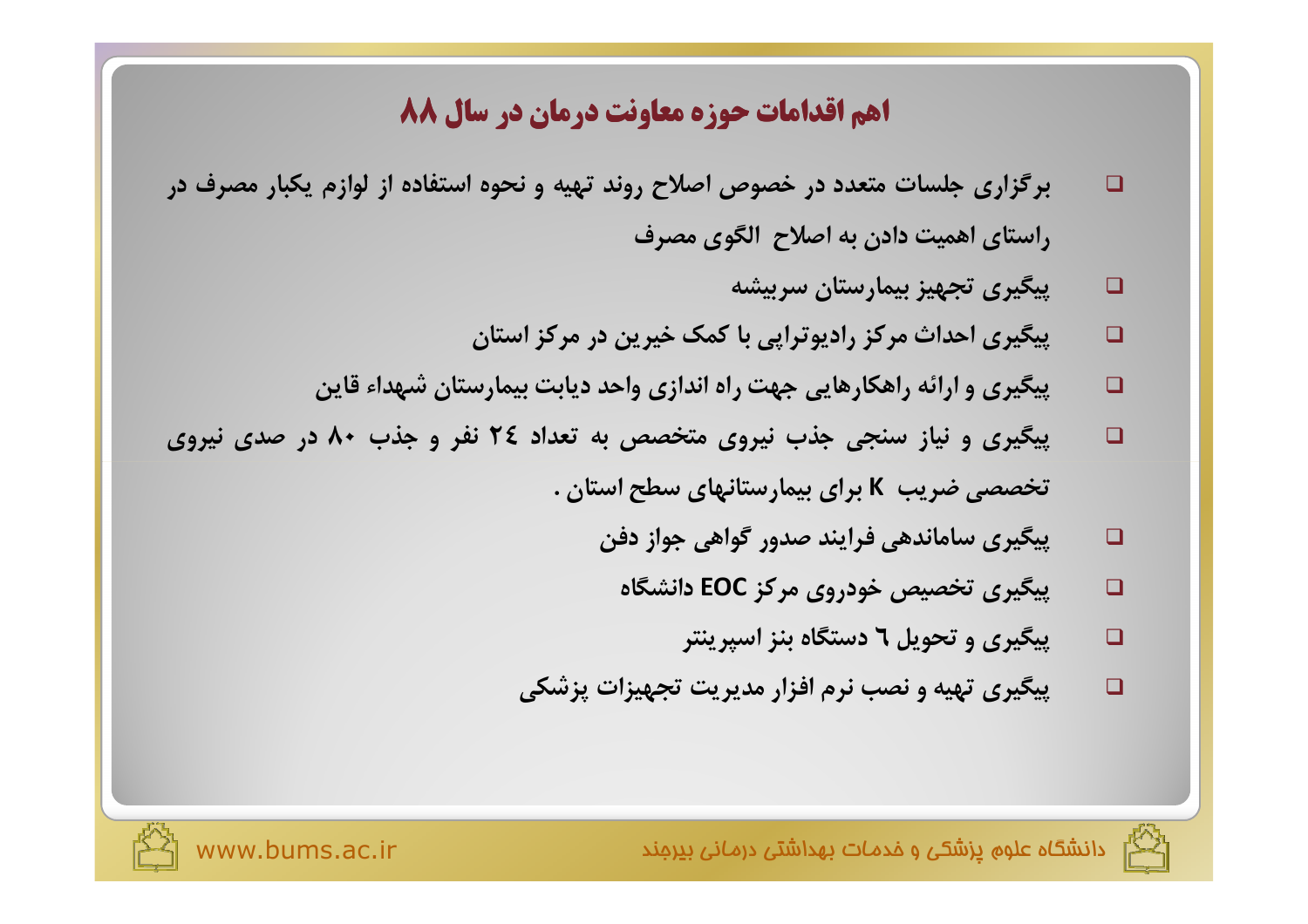- انجام مصاحبه ها در راستای افزایش اطلاع رسانی به عموم  $\Box$
- جذب۲ متخصص دندانپزشکی در رشته های ارتودنسی و اطفال  $\Box$ 
	- □ اصلاح فرايند پاسخگويي به اورژانسهاي راديولوژي
- ارتقای ۲۰ دستگاه آمبولانس به واحد مراقبتهای ویژه ( MICU )با نصب الکترو شوک ؛ ونتیلاتور و  $\Box$ یالس اکسی متر و تجهیزات Mobile ICU
- □ \_ جذب ١٢ دستگاه أمبولانس بنز اسپرينتر (پيش بيمارستاني) و توزيع ٧ دستگاه أمبولانس تويوتا هایس برای بیمارستانهای سطح استان
	- □ تجهیز أزمایشگاه رفرانس به اعتبار ۱میلیارد ریال.
- □ گالیبراسیون دستگاههای هماتولوژی آزمایشگاه استان از طریق تهیه خون کنترل و توزیع آن بین أزمايشگاهها ( كنترل كيفي بخش هماتولوژي )



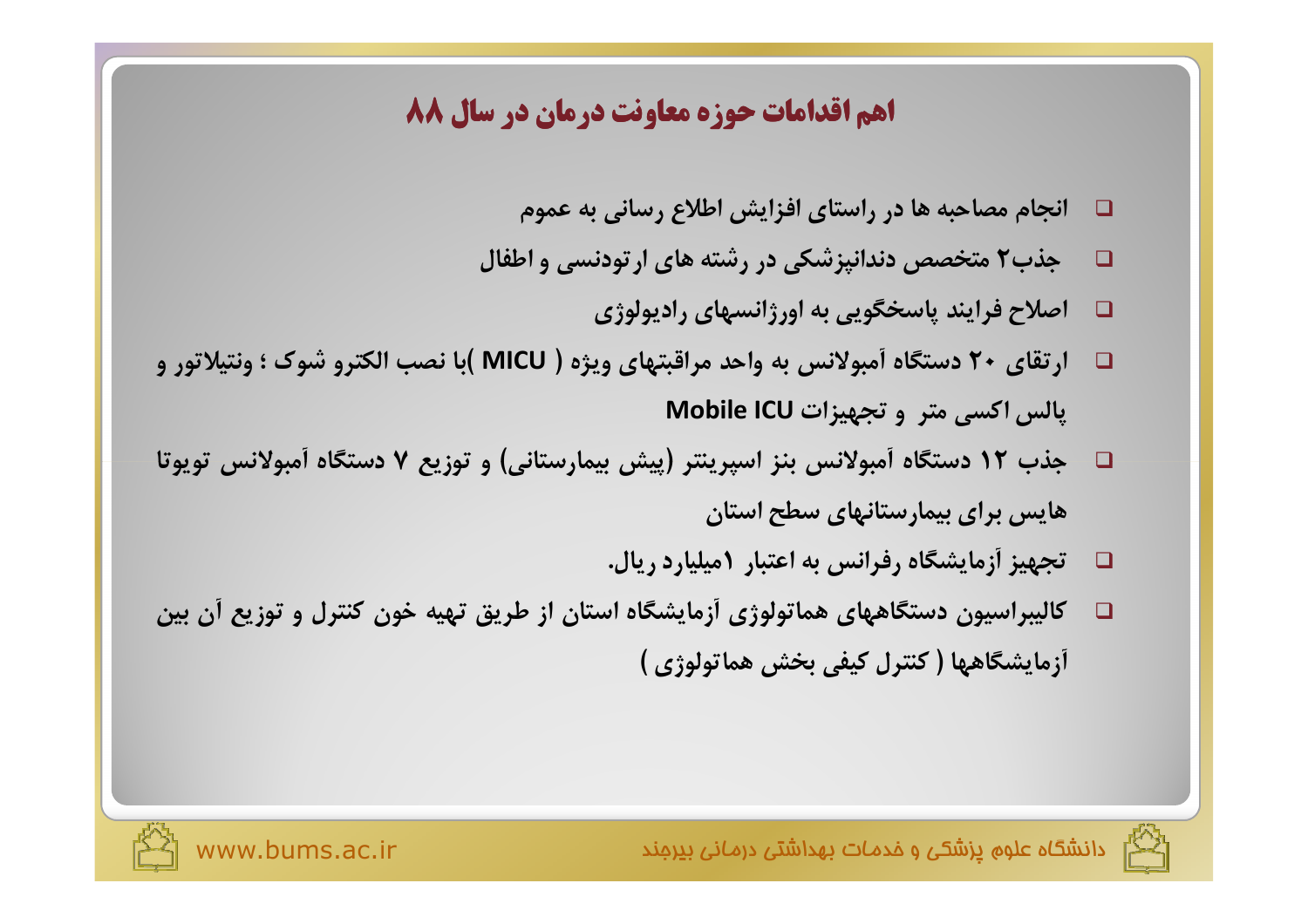- □ برگزاری کارگاه کشوری مدیریت اورژانس بیمارستانی در منطقه شرق کشوربه میزبانی ٦ دانشگاه
	- $\Box$  برگزاری کارگاه کشوری استقرار حاکمیت بالینی به میزبانی ۳ دانشگاه
	- □ \_ پیگیری اخذ ٣ موافقت اصولی و پروانه تاسیس بیمارستانهای سربیشه ، درمیان ، سرایان.
	- تشکیل کمیته ها در خصوص روند برنامه عملیاتی و فرایند تجهیز بیمارستانهای فوق الذکر  $\Box$
- ِ بِرگزاری جلسات و کارگاههای اَموزشی در خصوص استقرار سیستم تریاژ ESI در بیمارستانهای واجد شرایط  $\Box$
- □ پیگیری و تعیین نظام مراقبت و پیگیری و بازتوانی بیماران مزمن وبا ریسک بالا ، عوارض ناشی از أسيبهاي اجتماعي
- □ مشخص نمودن شاخصها و اندکسهای مربوط به هزینه پابی خدمات متخصصین و شهرهای مختلف از مبلغ كل اعتبار تخصيص يافته جهت يرداخت ويژه مناطق محروم
	- □ خرید متمرکز ١١ قلم تجهیزات پزشکی مصرفی در راستای اجرای اصلاح الگوی مصرف

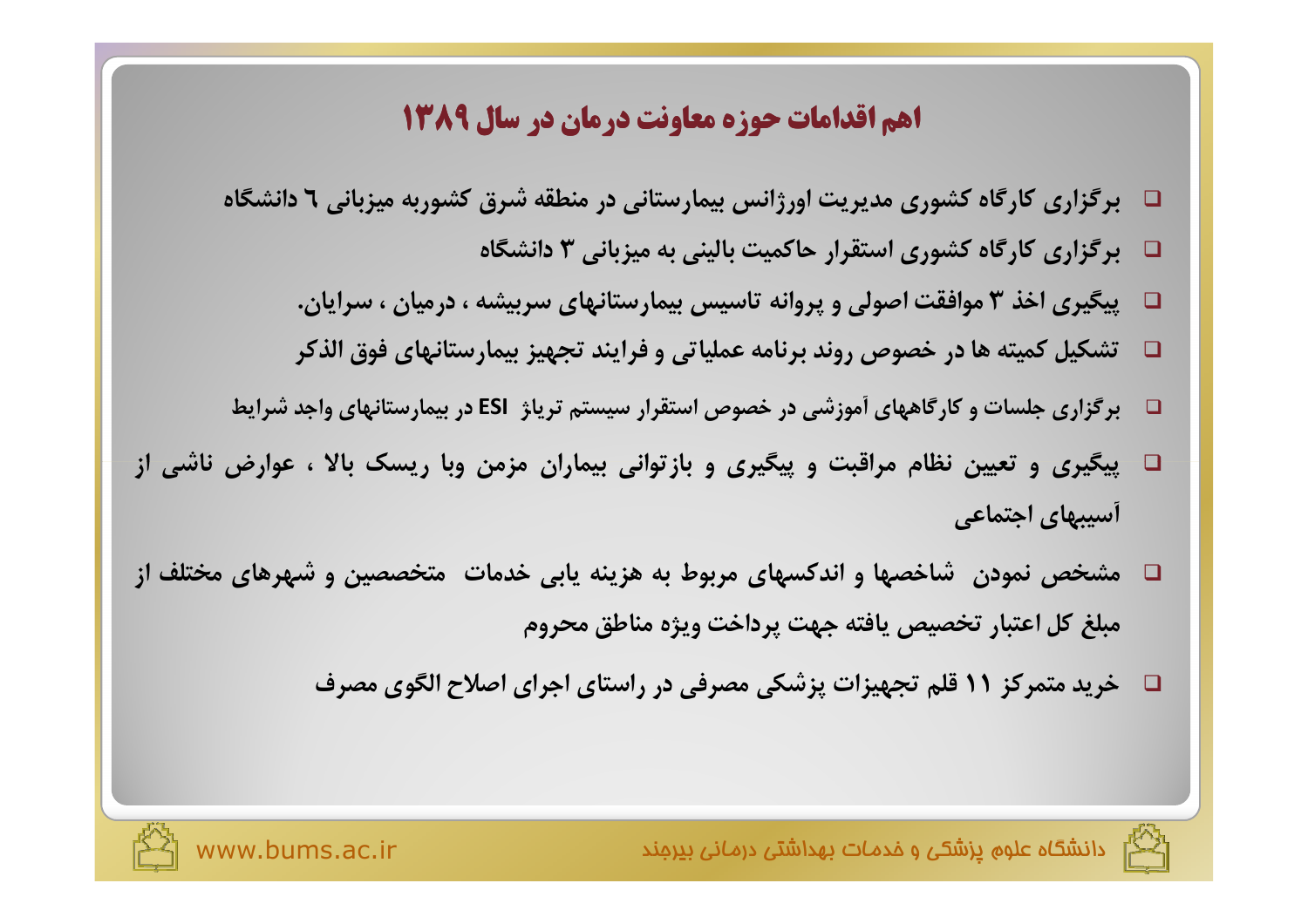- □ چینش مجدد تختهای تخصیص داده شده و تخصیص تخت های سال ۱۳۹۳ بر اساس شاخصهای مربوطه با هماهنگی مرکز توسعه و ارتقاء خدمات سلامت وزارت بهداشت
- □ افزایش و ارتقاء شاخص اندکس تخت ثابت (مصوب ) به جمعیت در سال ۱۳۹۳ در مرکز استان از ۹/۹۱ به ۲/۱۲ به هزار نفر جمعیت
	- □ ارتقاء سطح آموزش پرسنل دیالیز استان با دستگاههای جدید دیالیز و تعیین مربی دیالیز
		- □ اجرای طرح سرشماری بیماران هموفیلی استان
		- ثبت بیماران هموفیلی و ام اس در سایت وزارت بهداشت و درمان  $\Box$
		- □ جذب ٩٠ ٪ پزشکان متخصص اختصاص داده شده جهت این دانشگاه در سال ١٣٨٩
- □ پیگیری تخصیص اعتبارات درخصوص بهینه سازی فضای فیزیکی بخش سوختگی |ز معاونت درمان وزارت و استانداری و اخذ مصوبه از کارگروه سلامت

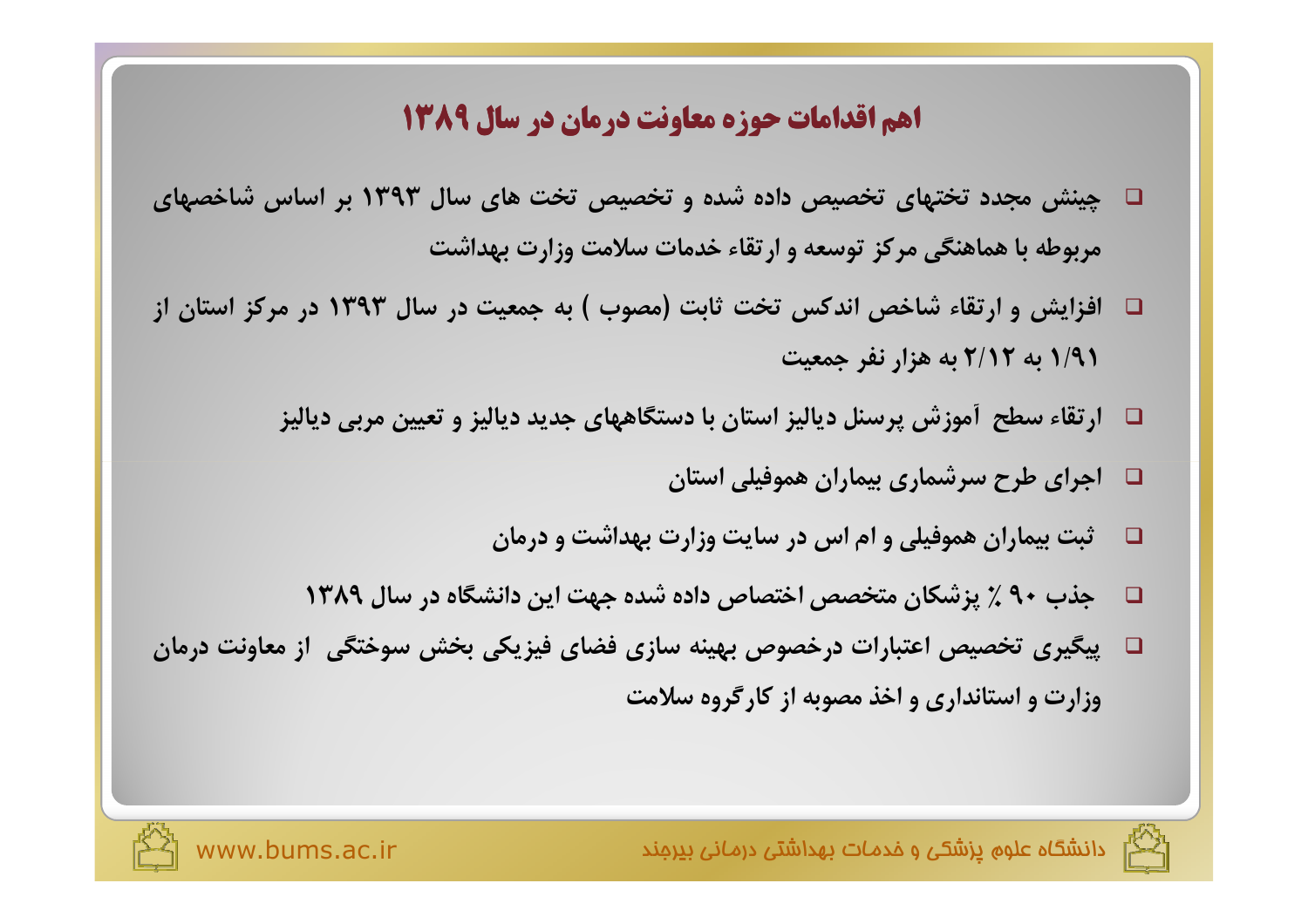- □۔ پیگیری بھبود فرایند سیستم نظارت بر دستورات پزشکی و نحوه حضور آنکال در اورژانسهای مرکز استان با استقرار سیستم CALL RECORDING و اطلاع رسانی آن
	- □ \_ خریداری کلیه کیت های اَزمایشگاهی پیوند اعضاء در استان جهت رفع مشکلات اعزام بیماران به سایر استانها
- □ تهیه و توزیع داروی سینابکس و عقد قرارداد با سازمان هلال احمر نسبت به توزیع این دارو و پرداخت وجه توسط معاونت درمان دانشگاه
- □ پیگیری خرید وتجهیز یکدستگاه خودروی پیکاپ جهت مرکز EOC دانشگاه از محل اعتبارات استانی به مبلغ ۳۵۰ میلیون ریال.





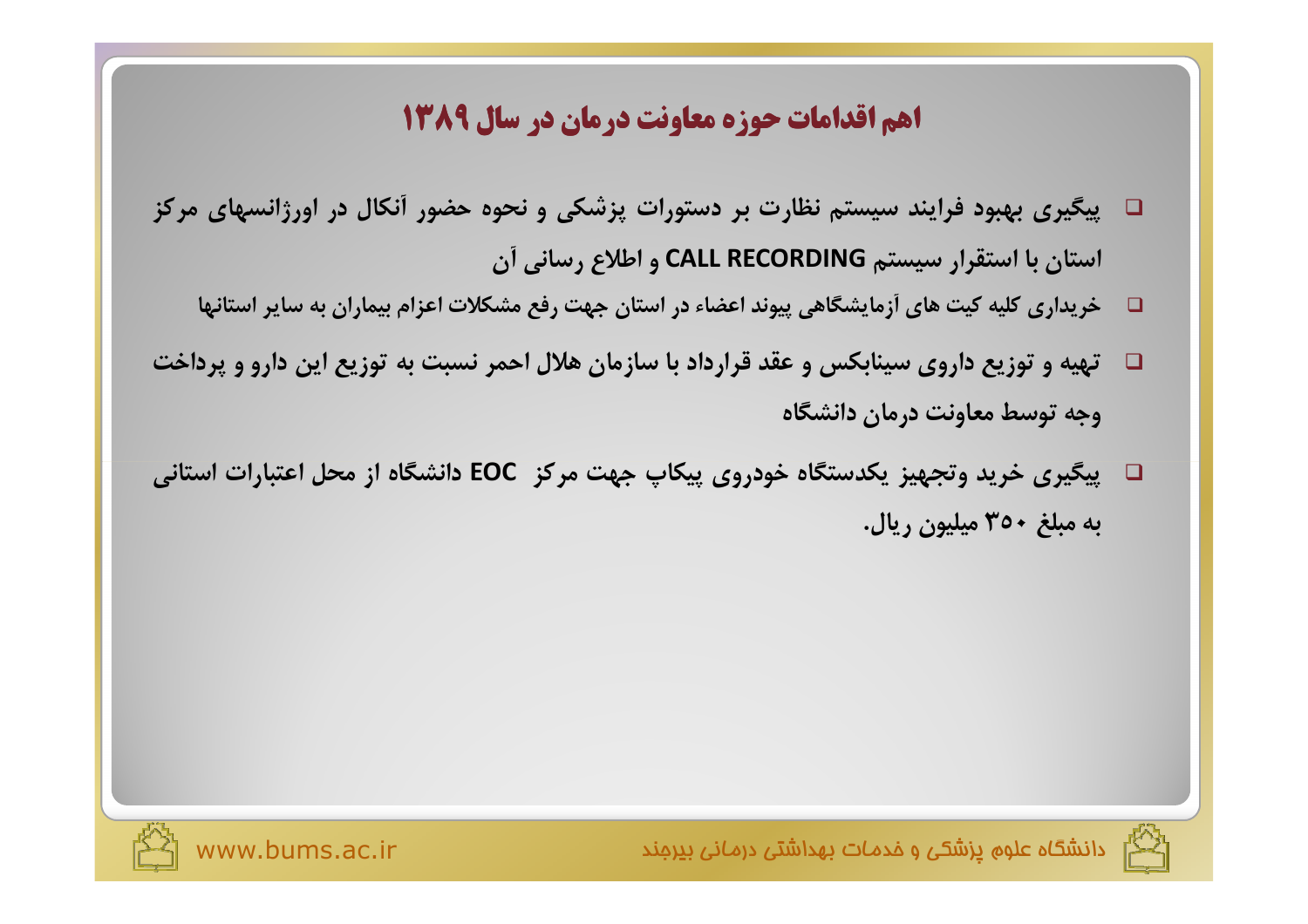#### مهمترین موانع و مشکلات حوزه معاونت درمان

- □ نبود سیستم ارتباطی مناسب (Repeater) جهت برقراری ارتباط با پایگاههای دور دست استان
- □ نبود سوله جهت ذخیره سازی لوازم و تجهیزات پزشکی بخصوص وسایل حمل و نقل و استفاده أنها در زمان بحران بويژه زلزله
- ا نبود سیستم تریاژ استاندارد منطبق با دستورالعملهای وزارت متبوع به علت کمبود نیرو در  $\Box$ بیمارستانهای مرکز استان
- □ ناکافی بودن فضاهای مناسب و پانسیون جهت اسکان پزشکان متخصص دوره های یک ماهه و ضريب k در مركز استان .



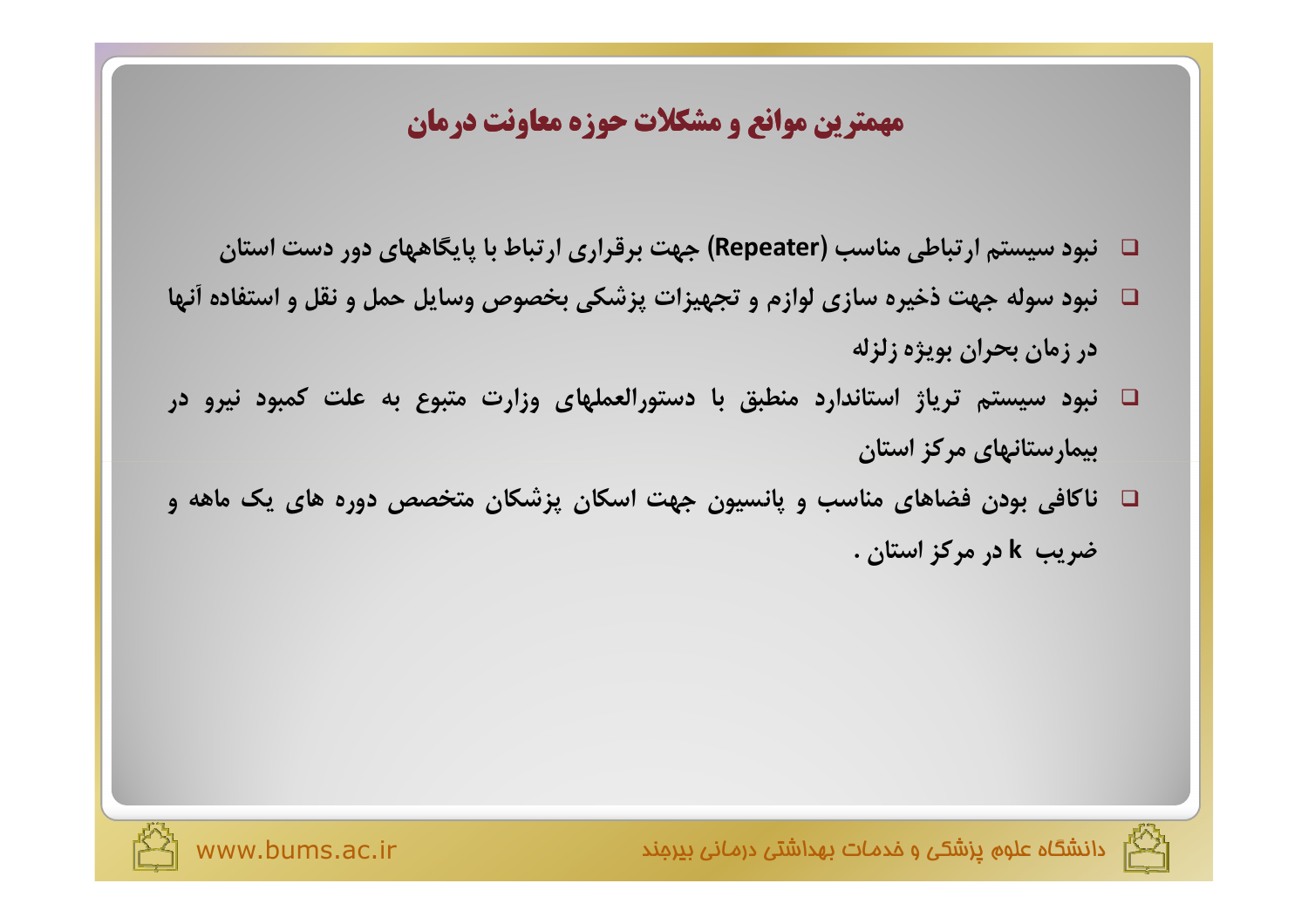#### **پیشنهادات حوزه معاونت درمان**

- تامین نیروی انسانی از طریق جذب نیروی طرحی یا قرارداد کار معین  $\Box$
- واگذاری بسته خدمات کمک بهیاری به بخش غیردولتی در مراکز تابعه  $\Box$ 
	- □ أرتقاء مركز پيام در شهرستانهای تابعه
- یافتن راههای استقلال درمانی استان با نیاز سنجی علمی انجام شده و تشکیل جلسات مشترک با  $\Box$ مدیران بالا دستی استان جهت ارائه دلایل وجذب اعتبارات از قبیل مراکز رادیوتراپی ، مرکز درمان ناباروری ، مرکز مشاوره و درمان بیماریهای مزمن ( روان ، بیمارهای خاص ، سکته مغزی ، قلب)



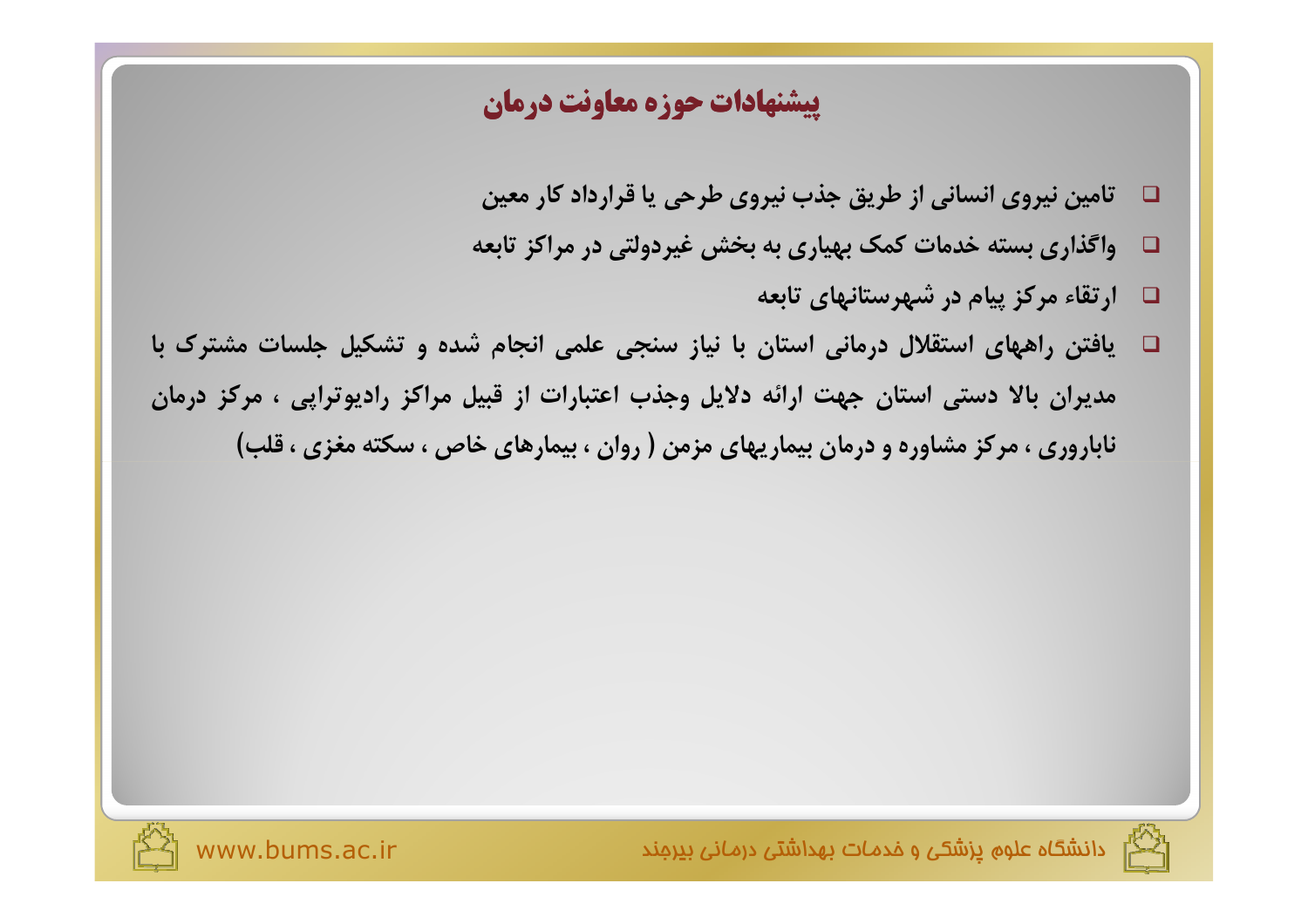## **برنامه های در دست اجرای حوزه معاونت درمان در سال ۸۹**

- $\Box$  اشاعه نظام مدیریت اورژانس بیمارستانی با محوریت تریاژ
- $\Box$  اشاعه سیستم حاکمیت بالینی در حوزه معاونت درمان و بیمارستانهای سطح استان  $\Box$
- افزایش و ارتقاء شاخص اندکس تخت ثابت (مصوب ) به جمعیت در سال ۱۳۹۳ در مرکز استان از ۱/۹۱به  $\Box$ ۲/۱۲ به هزار نفر جمعیت
	- □ \_ بهينه سازي فضاي فيزيكي بخش سوختگي
	- □ جذب ١٠٠ ٪ نيروهاي متخصص در نظر گرفته شده جهت اين دانشگاه در سال ١٣٨٩





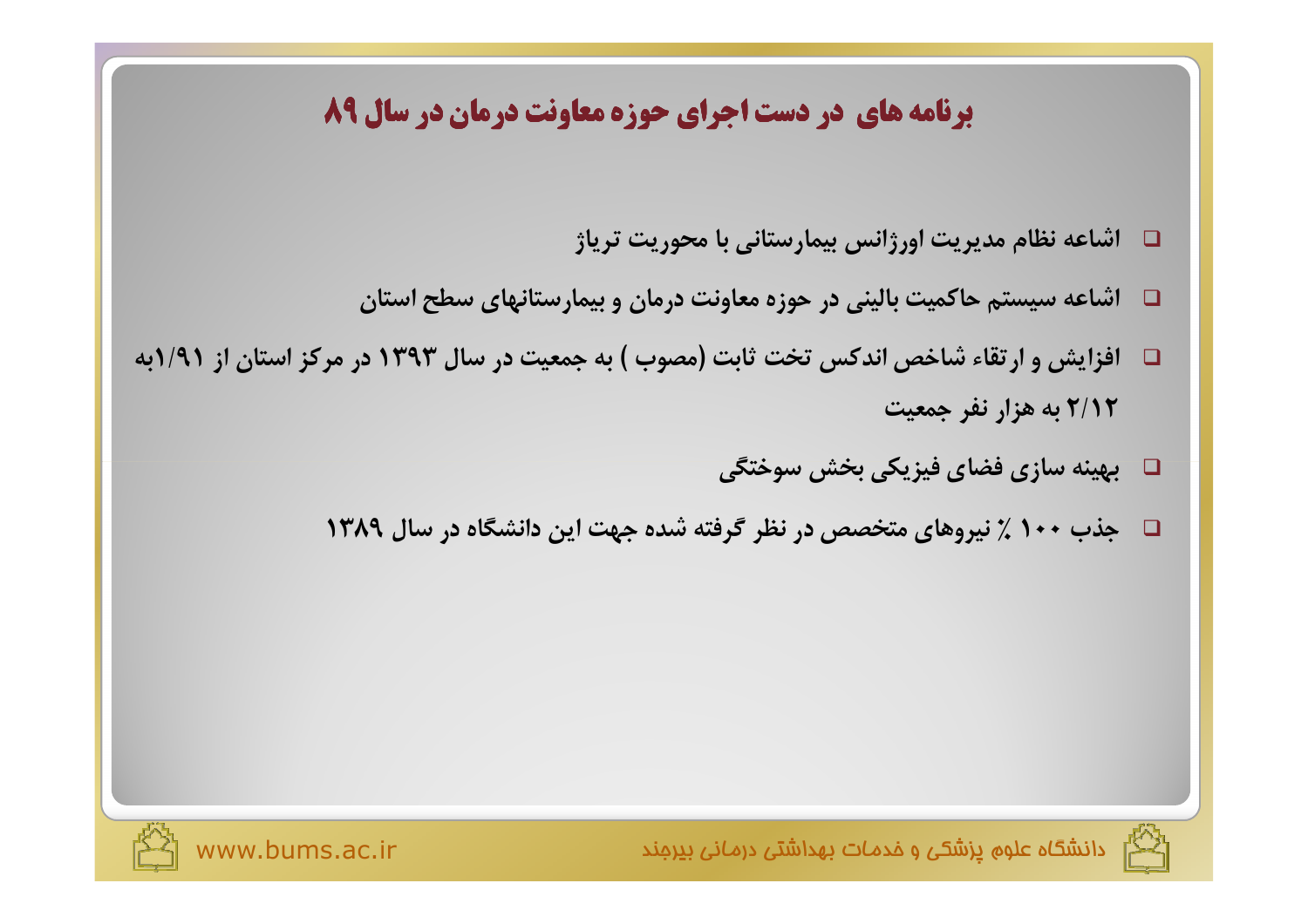## نتایج اقدامات و دستاوردهای حوزه معاونت درمان

| نه ماهه<br>$\mathcal{M}$ | <b>ITAA</b>             | <b>ITAY</b>             | واحد متعارف       | عناوين شاخص                                                                  |
|--------------------------|-------------------------|-------------------------|-------------------|------------------------------------------------------------------------------|
| 1/4.2                    | $+199$                  | 4/90                    | به هزار نفر جمعیت | نسبت تخت فعال به جمعیت                                                       |
| $Y1/\circ$               | VVIQ                    | Y7/YY                   | درصد              | ضريب اشغال تخت                                                               |
| 1/YY                     | 1/97                    | $1/\lambda$             | نفر               | سرانه نیروی انسانی به تخت فعال                                               |
| $\mathbf{r}/\mathbf{v}$  | $\mathbf{r}/\mathbf{v}$ | $\mathbf{r}/\mathbf{v}$ | روز               | متوسط اقامت بیماران در بیمارستانها<br>(بدون احتساب بیماران بستری در اورژانس) |
| 1/T                      | 1/70                    | 1/15                    | ده هزار نفر جمعیت | نسبت تخت ويژه به جمعيت                                                       |
| $Y \cdot 9$              | 221                     | 250                     | ميليون ريال       | سرانه درامد تخت فعال بیمارستان <mark>ی</mark>                                |
| $\mathbf{y}$             | ٣٣٩                     | 345                     | ميليون ريال       | سرانه هزينه تخت فعال بيمارستاني                                              |
| $+/\xi$ 9                | $\cdot/\xi\Lambda$      | 0/44                    | هزار نفر جمعیت    | نسبت پزشک در منطقه به جمعیت                                                  |



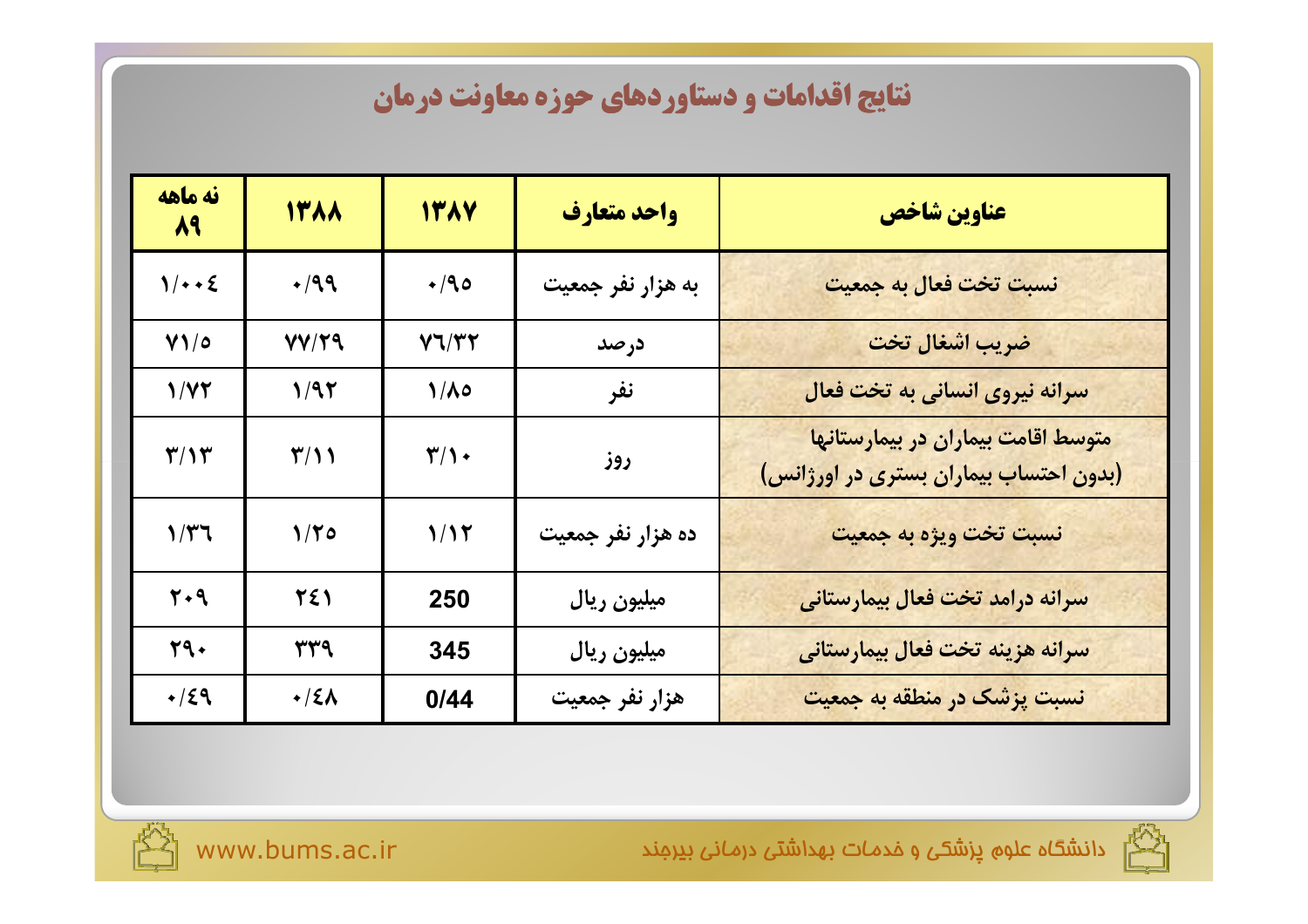# گزارش وضعیت اورژانس بیمارستان ولیعصر ( عج )

| ٤٣٣١٣                  | تعداد کل مراجعین اورژانس در سال ۸۸     |
|------------------------|----------------------------------------|
| 79277                  | تعداد کل مراجعین سرپایی در سال ۸۸      |
| 1.777                  | تعداد کل مراجعین تحت نظر در سال ۸۸     |
| <b>EYYFA</b>           | تعداد مراجعین درمانگاه عمومی در سال ۸۸ |
| 23                     | تعداد کل تخت موجود در اورژانس          |
| ۳۶۰۹ نفر               | پذیرش ماهیانه بطور متوسط               |
| ۱۱۹ نفر                | پذیرش روزانه بطور متوسط                |
| 24                     | کل نیروی پرستار                        |
| $\boldsymbol{\lambda}$ | نیروی کشیک در هر شیفت                  |
| ٢                      | <mark>پزش<i>ک در</i> هر شیفت</mark>    |
| <b>PYAY9</b>           | <mark>نوار قلب سالیانه</mark>          |
| 32843                  | تزریقات و یانسمان سالیانه              |
| $\mathbf v$            | ويلچر                                  |
| $\boldsymbol{\Sigma}$  | برانكارد                               |
| ٤                      | $EG$ دستگاه                            |



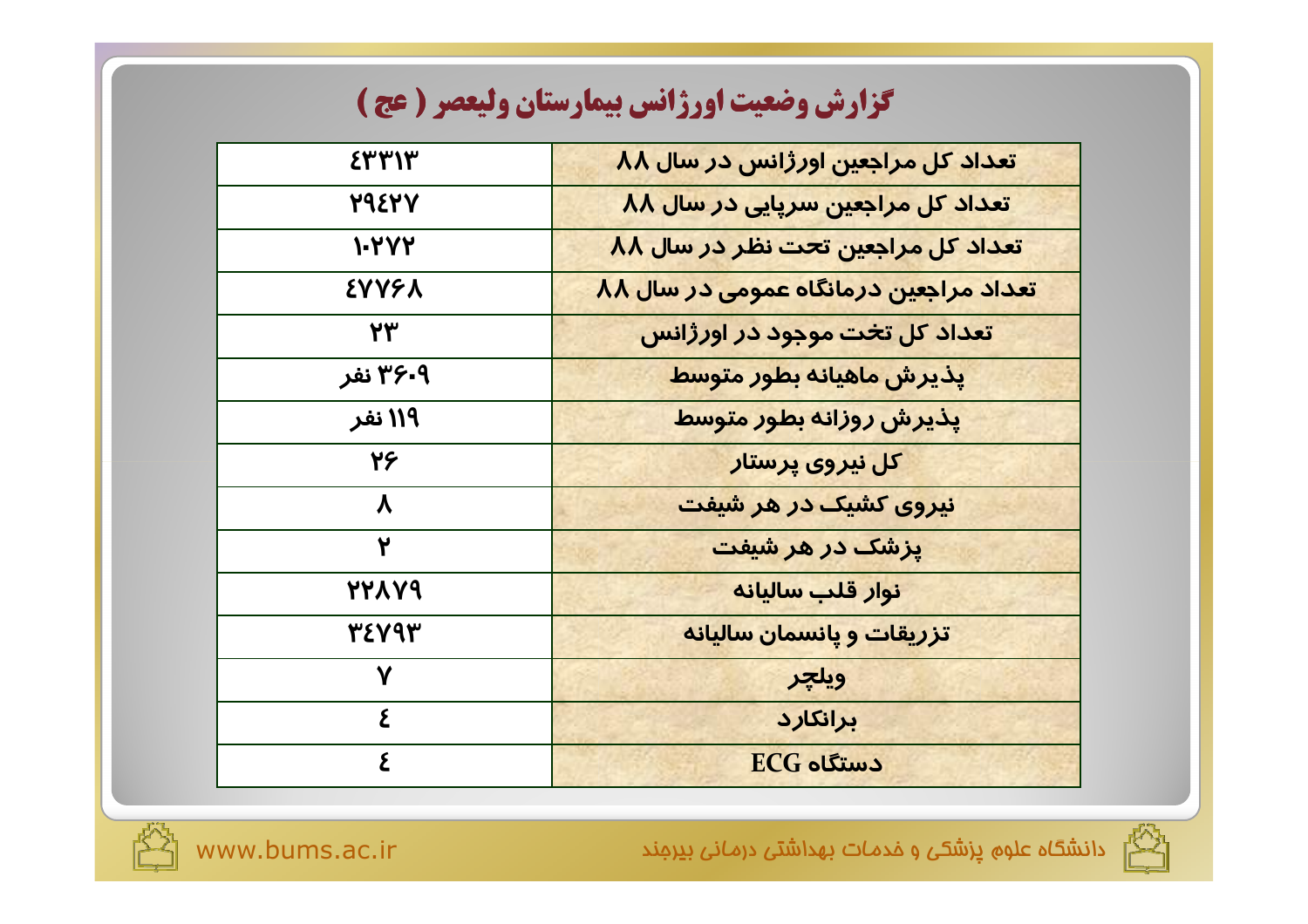# گزارش وضعیت اورژانس بیمارستان امام رضا (ع)

| <b>YITY.</b>   | تعداد کل مراجعین اورژانس در سال ۸۸     |
|----------------|----------------------------------------|
| 12908          | تعداد کل مراجعین سرپایی در سال ۸۸      |
| <b>AY-0</b>    | تعداد کل مراجعین تحت نظر در سال ۸۸     |
| <b>۱۰۳۶٤۵</b>  | تعداد مراجعین درمانگاه عمومی در سال ۸۸ |
| $\mathcal{U}$  | تعداد کل تخت موجود در اورژانس          |
| ۱۷۸۱نفر        | بذيرش ماهيانه بطور متوسط               |
| ٨٥نفر          | پذیرش روزانه بطور متوسط                |
| ٢٤             | کل نیروی پرستار                        |
| Δ              | نیروی کشیک در هر شیفت                  |
| ٢              | یزشک در هر شیفت                        |
| 2699           | نوار قلب ساليانه                       |
| <b>۱</b> ε۳۵۸۳ | تزریقات و پانسمان سالیانه              |
| ۶              | ويلچر                                  |
| ١٢             | برانكارد                               |
| ٢              | $EG$ دستگاه                            |



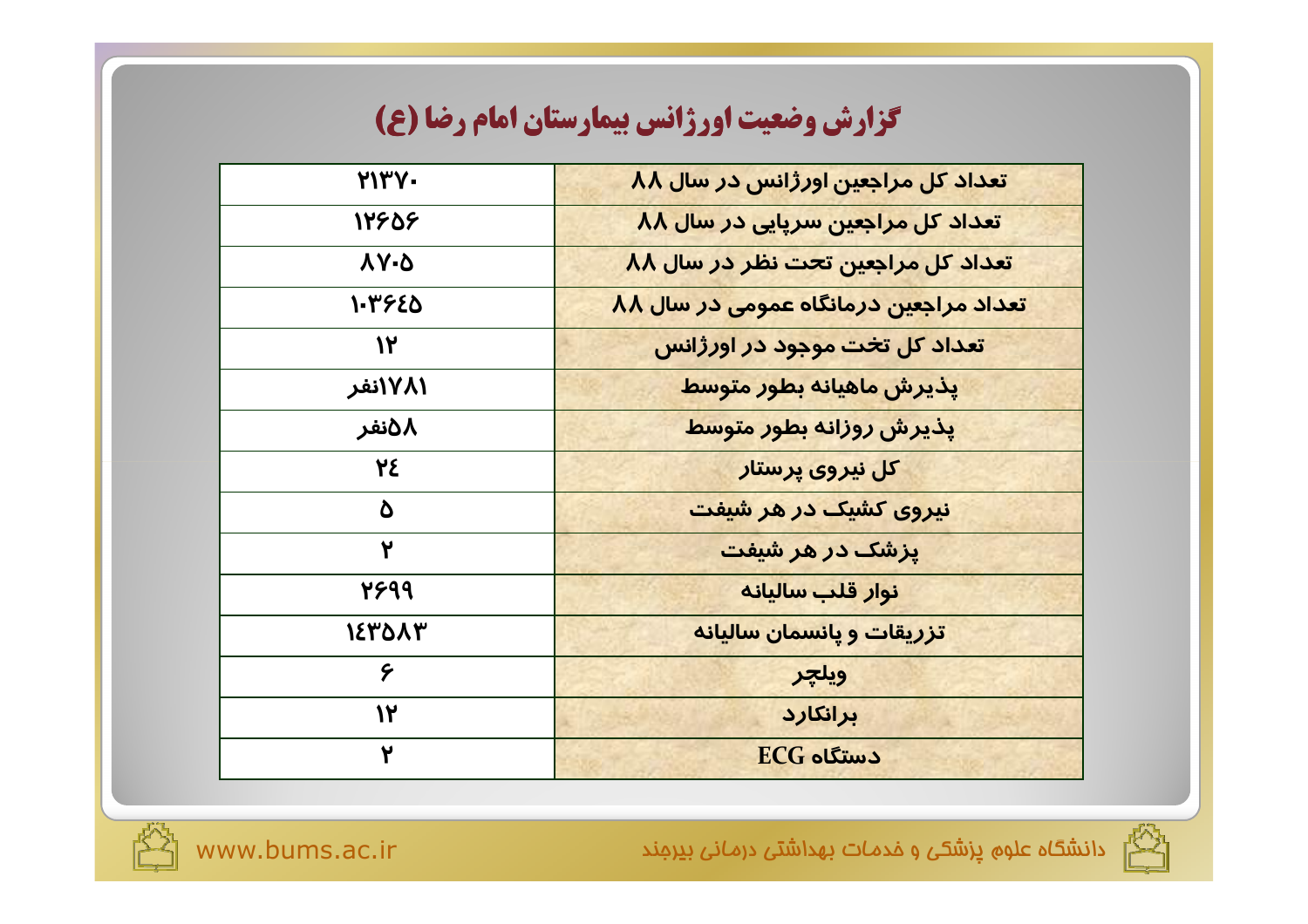## كزارش وضعيت اورژانس بيمارستان شهداء قاين

| 18811                   | تعداد کل مراجعین اورژانس در سال ۸۸     |
|-------------------------|----------------------------------------|
| 12213                   | تعداد کل مراجعین سرپایی در سال ۸۸      |
| 7788                    | تعداد کل مراجعین تحت نظر در سال ۸۸     |
| <b>BDAYE</b>            | تعداد مراجعین درمانگاه عمومی در سال ۸۸ |
| $\mathcal{V}$           | تعداد کل تخت موجود در اورژانس          |
| 1061                    | بذيرش ماهيانه بطور متوسط               |
| ۵۲                      | پذیرش روزانه بطور متوسط                |
| $\mathsf{I}^\mathsf{r}$ | کل نیروی پرستار                        |
| ۳                       | <mark>نیروی کشیک در هر شیفت</mark>     |
| $\mathbf{A}$            | یزشک در هر شیفت                        |
| ٤٣٣٢                    | نوار قلب ساليانه                       |
| 92202                   | <mark>تزریقات و یانسمان سالیانه</mark> |
| ٢                       | ويلجر                                  |
| ۵                       | برانكارد                               |
| ۲                       | $EG$ دستگاه                            |



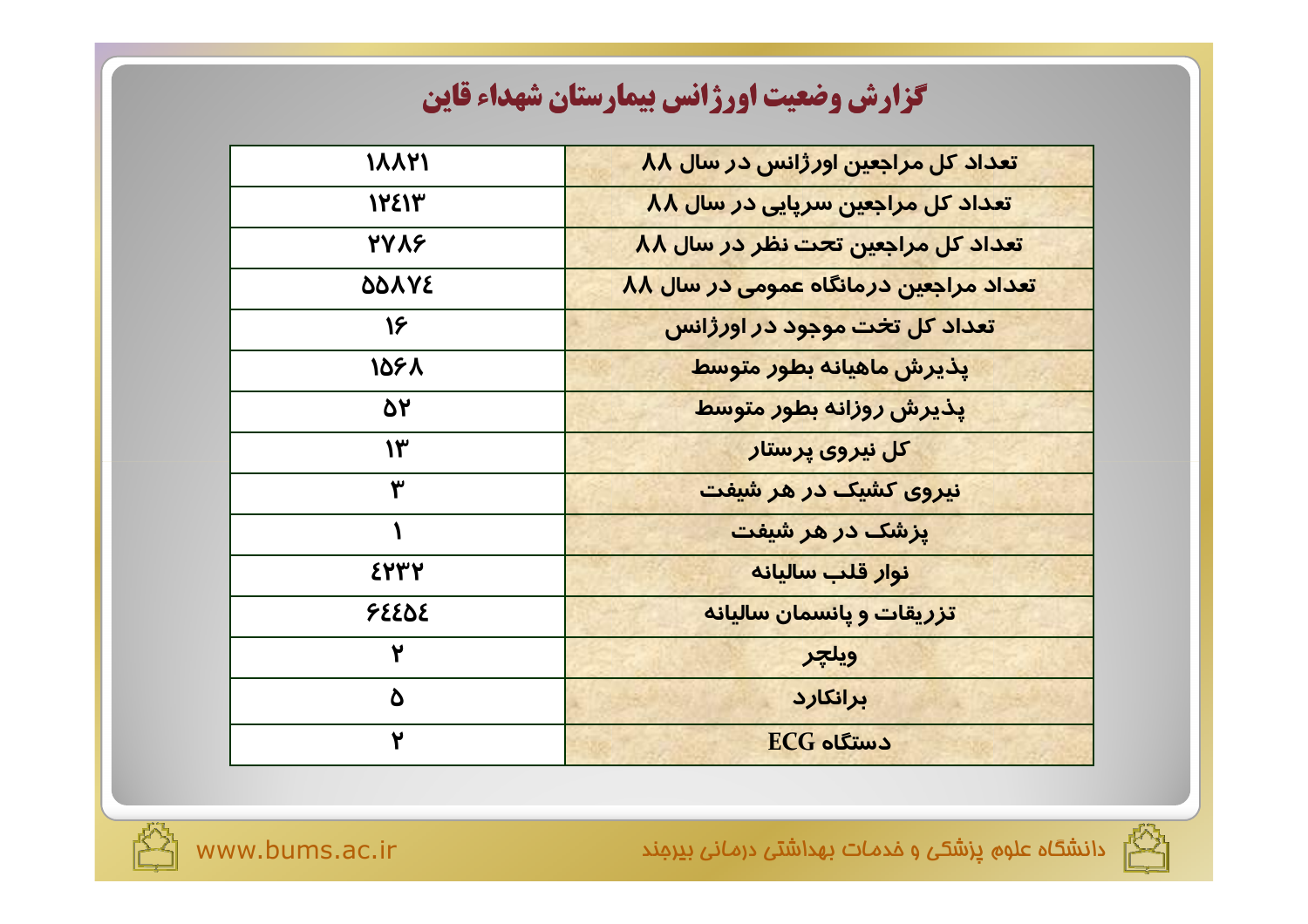| كزارش وصعيت اورزانس بيمارستان شهيد انشدست تهبندان |                                                            |  |
|---------------------------------------------------|------------------------------------------------------------|--|
| 33084                                             | تعداد کل مراجعین اورژانس در سال ۸۸                         |  |
| 374711                                            | تعداد کل مراجعین سرپایی در سال ۸۸                          |  |
| 1812                                              | <mark>تعداد کل مراجعین ت<del>ح</del>ت نظر در سال ۸۸</mark> |  |
| 18771                                             | تعداد مراجعین درمانگاه عمومی در سال ۸۸                     |  |
| 10                                                | تعداد کل تخت موجود در اورژانس                              |  |
| ۳-٤۵                                              | يذيرش ماهيانه بطور متوسط                                   |  |
| ₩.                                                | پذیرش روزانه بطور متوسط                                    |  |
| $\boldsymbol{\lambda}$                            | کل نیروی پرستار                                            |  |
| ۳                                                 | نیروی کشیک در هر شیفت                                      |  |
|                                                   | یزشک در هر شیفت                                            |  |
| ነለዕ-                                              | نوار قلب ساليانه                                           |  |
| 3097.                                             | تزریقات و پانسمان سالیانه                                  |  |
| ۲                                                 | ويلچر                                                      |  |
| ۳                                                 | برانكارد                                                   |  |
| ۲                                                 | $ECG$ دستگاه                                               |  |

تعداد کل مراجعین او*ر* ژانس شامل مراجعین مستقیم به او*ر*ژانس و درمانگاه می باشد .



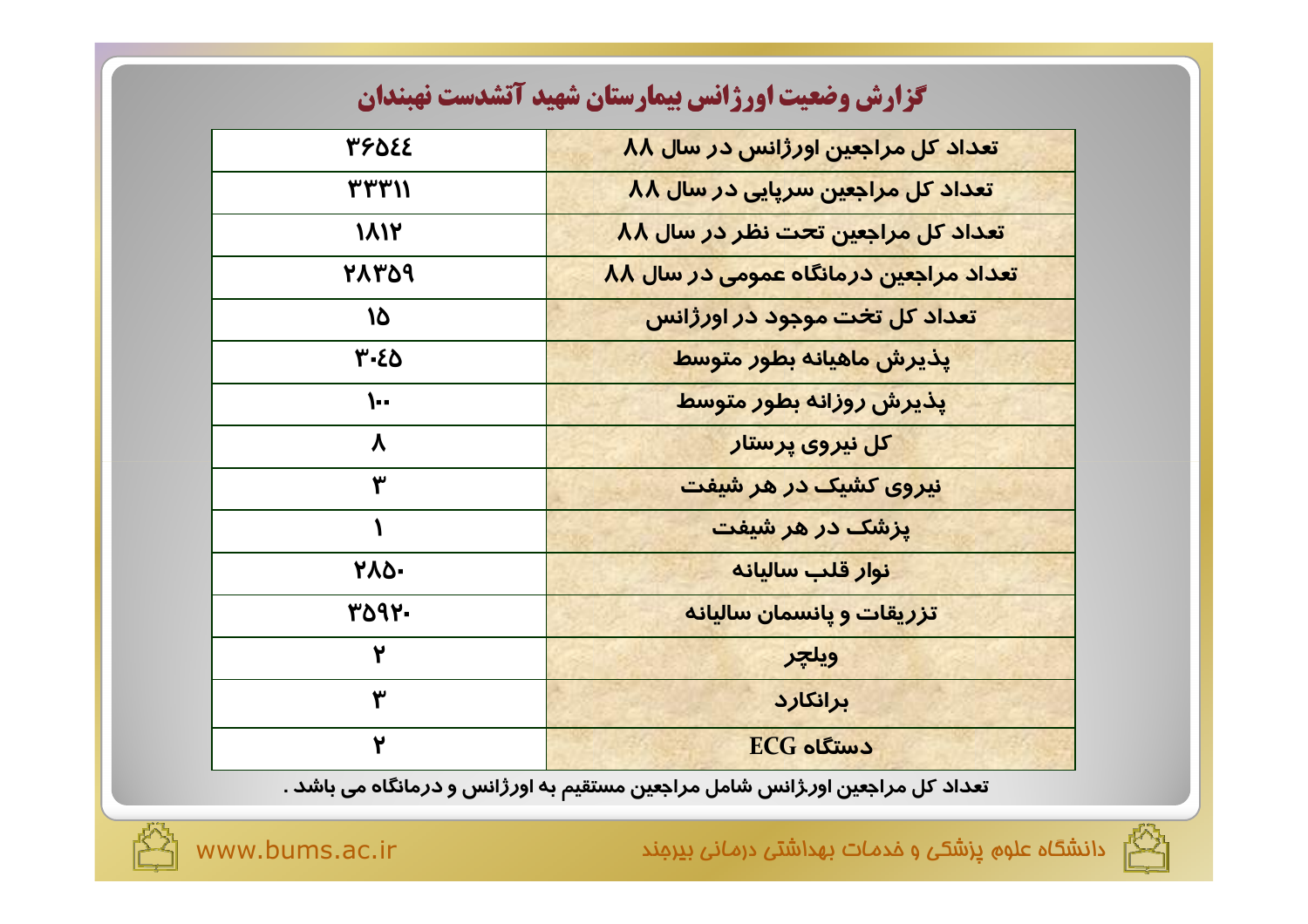# كزارش وضعيت اورژانس بيمارستان چمران فردوس

| 12718         | تعداد کل مراجعین اورژانس در سال ۸۸     |
|---------------|----------------------------------------|
| <b>AYAA</b>   | تعداد کل مراجعین سرپایی در سال ۸۸      |
| ۳۹۳۱          | تعداد کل مراجعین تحت نظر در سال ۸۸     |
| <b>TYIYA</b>  | تعداد مراجعین درمانگاه عمومی در سال ۸۸ |
| $\mathcal{N}$ | تعداد کل تخت موجود در اورژانس          |
| 1.4.          | بذيرش ماهيانه بطور متوسط               |
| ٣۵            | پذیرش روزانه بطور متوسط                |
| ١.            | کل نیروی پرستار                        |
| ۳             | نیروی کشیک در هر شیفت                  |
| ٢             | یزشک در هر شیفت                        |
| 7177          | نوار قلب ساليانه                       |
| ٤٣٣٤٦         | تزریقات و پانسمان سالیانه              |
| ۳             | ويلجر                                  |
| 18            | برانكارد                               |
| ۳             | $EG$ دستگاه                            |